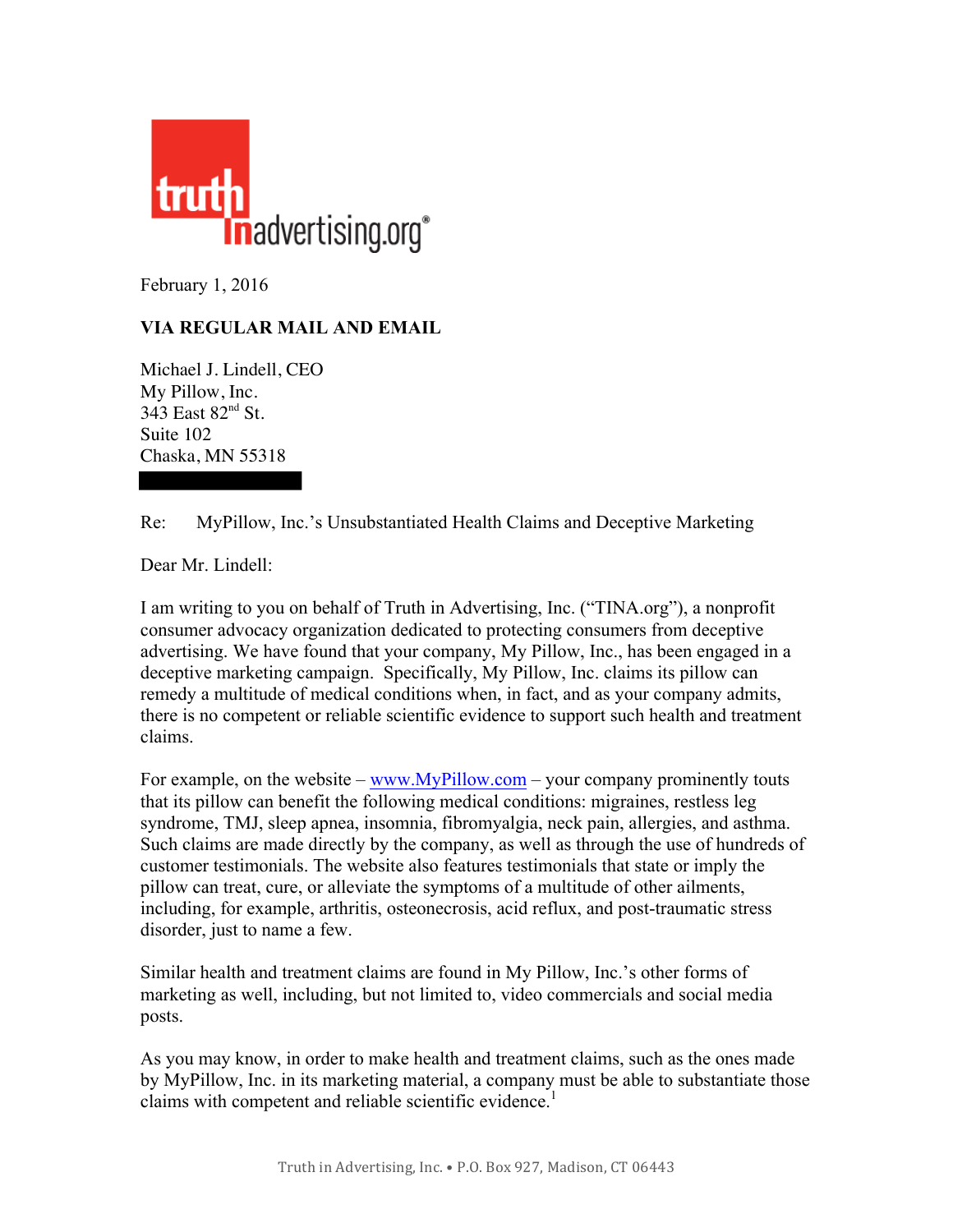My Pillow, Inc. does not have the requisite substantiation for its health and treatment claims as the company admits:

Claims for MyPillow® are based on medical opinion and user experience and not on actual clinical studies.

Anecdotal information and opinion are not sufficient to meet the FTC's substantiation requirement. Accordingly, My Pillow, Inc.'s health and treatment claims are deceptive and in violation of the FTC Act. 2

Finally, in addition to making impermissible health and treatment claims, some testimonials used in your company's marketing materials fail to disclose material connections between the endorser and My Pillow, Inc., in violation of FTC regulations. 3 For example, Thomas Clapp, an executive at My Pillow, Inc. and president of your charitable organization, the Michael J. Lindell Foundation, is shown in My Pillow, Inc. television commercials stating that "MyPillow is the greatest pillow in the world because I wake up rested every single morning," but neither he nor My Pillow, Inc. ever inform consumers of his relationship with you or the company.

Based on this information, we intend to notify the Federal Trade Commission and others that My Pillow, Inc. is engaged in deceptive marketing, unless, by **February 8, 2016,** you show us that you have fully corrected the issues described above across all of My Pillow, Inc.'s marketing materials and that you have made every effort to alert your customers of these issues.

Sincerely,

Laura Smith, Esq. Legal Director Truth in Advertising, Inc. lsmith@truthinadvertising.org